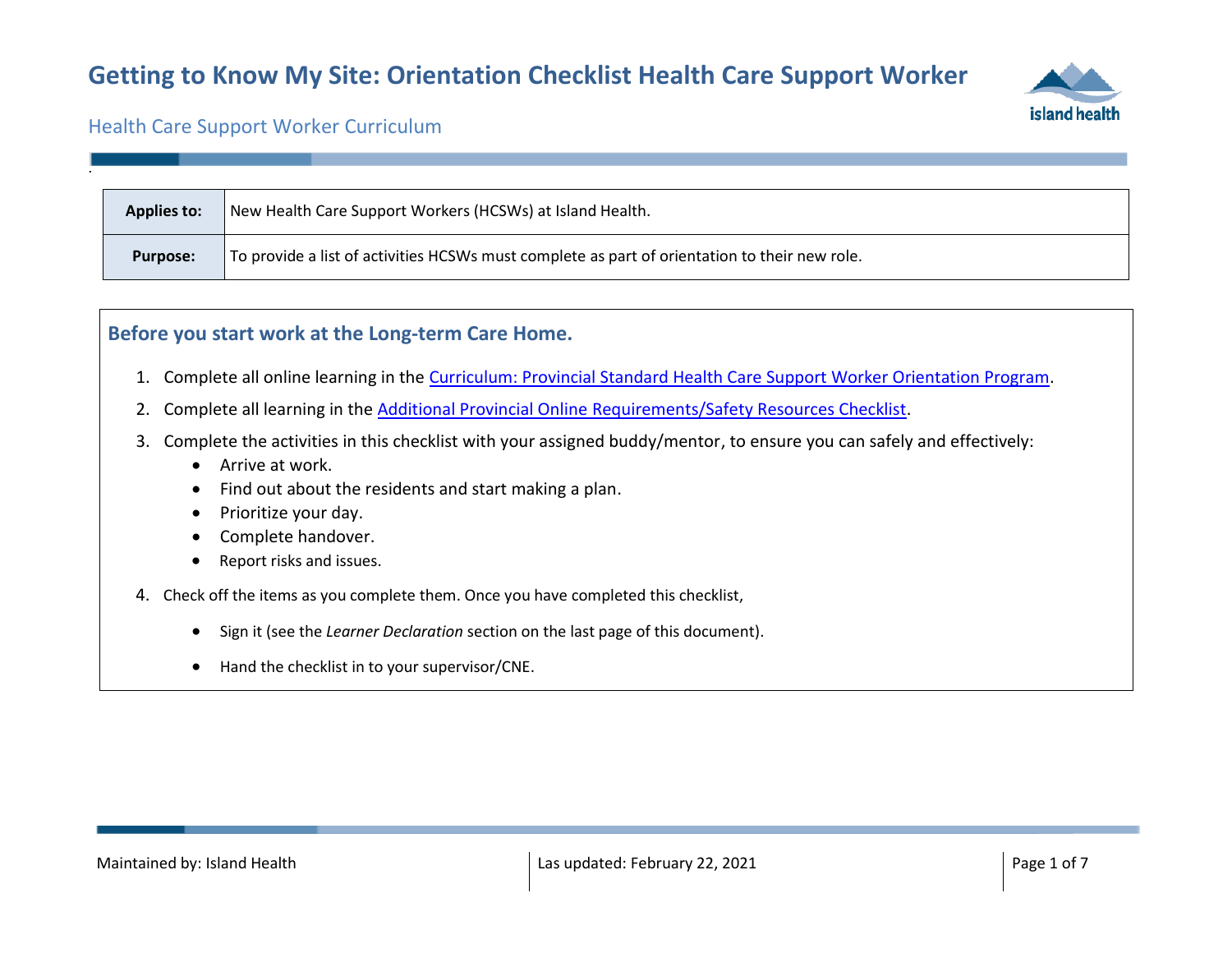

Health Care Support Worker Curriculum

| <b>Topic</b>                               |        | <b>Activities</b>                                                | <b>Resources and Notes</b> |  |
|--------------------------------------------|--------|------------------------------------------------------------------|----------------------------|--|
| LTC Care home people, places and processes |        |                                                                  |                            |  |
|                                            | П      | Take part in site tour                                           |                            |  |
|                                            | $\Box$ | Locate the clean/dirty Utility Rooms                             |                            |  |
|                                            | $\Box$ | Locate dining room areas and supplies within                     |                            |  |
| Learning about                             | $\Box$ | Locate the elevators and stairwells                              |                            |  |
| the Long-term<br>Care home                 |        | Locate public washrooms                                          |                            |  |
|                                            | $\Box$ | Locate unit wayfinding signage                                   |                            |  |
|                                            | $\Box$ | Locate exterior video intercom access                            |                            |  |
|                                            | П      | Ask about night entry doors and lock-down times (e.g., at night) |                            |  |
|                                            | $\Box$ | Locate team offices, such as Manager, CNL, Social Worker         |                            |  |
|                                            | $\Box$ | Locate therapy gyms and offices                                  |                            |  |
|                                            | $\Box$ | Locate hairdressing salon                                        |                            |  |
|                                            | $\Box$ | Locate recreation room and office                                |                            |  |
|                                            | $\Box$ | Locate telephone lists for staff and Peer Mentors                |                            |  |
|                                            |        | Find union, MSIP and education boards                            |                            |  |
|                                            |        | Locate staff lockers and washrooms                               |                            |  |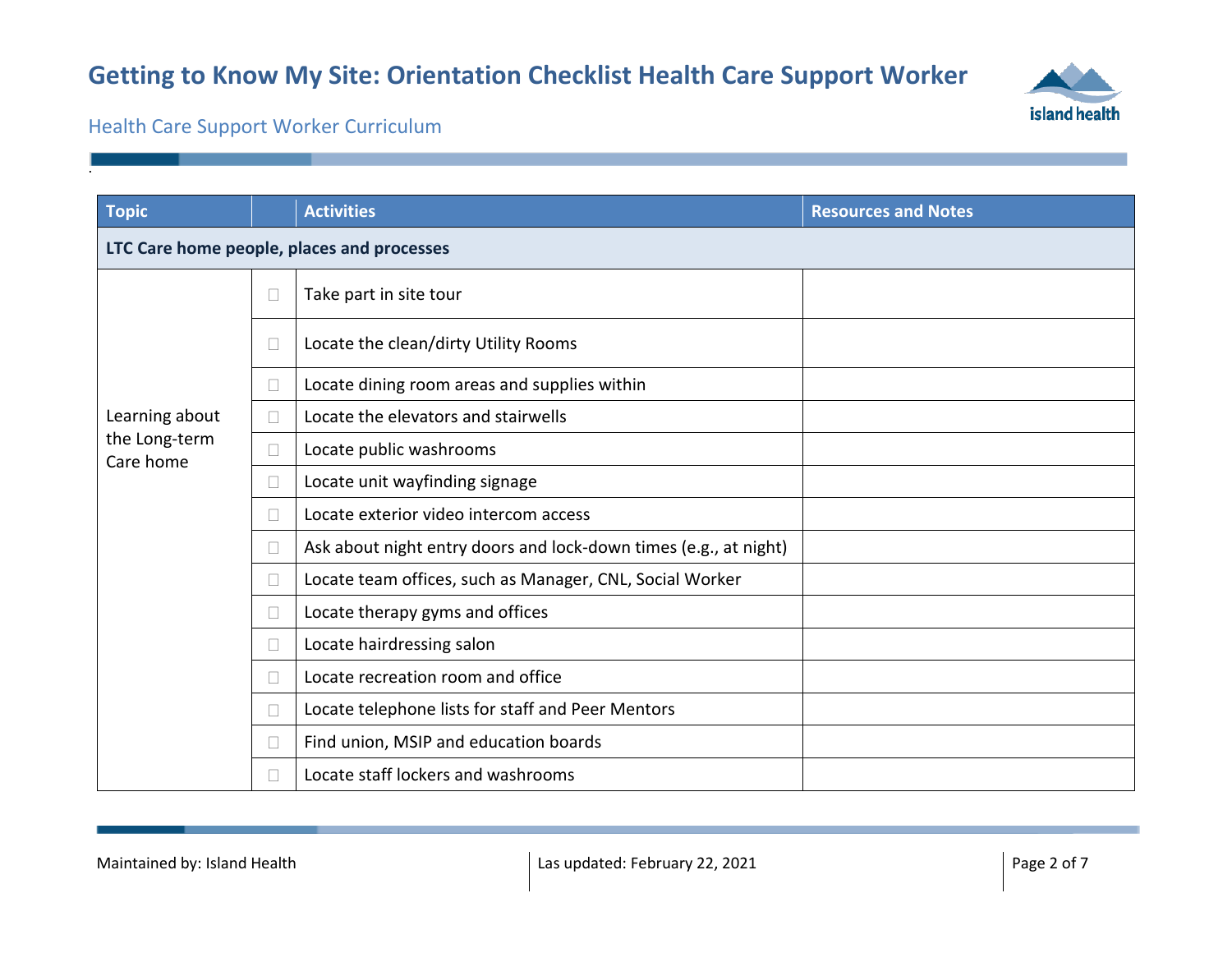

### Health Care Support Worker Curriculum

| <b>Topic</b>      |        | <b>Activities</b>                                                            | <b>Resources and Notes</b> |
|-------------------|--------|------------------------------------------------------------------------------|----------------------------|
|                   | П      | Locate staff room and staff break areas                                      |                            |
|                   | $\Box$ | Locate the Care Centre (Nursing Station)                                     |                            |
|                   | П      | Participate in a Code White refresher drill                                  |                            |
|                   | П      | Participate in a Code Red fire drill                                         |                            |
|                   | $\Box$ | Locate nearest emergency exit(s)                                             |                            |
|                   | $\Box$ | Locate fire extinguishers, fire suppression and pull stations                |                            |
|                   | $\Box$ | Locate eyewash stations                                                      |                            |
|                   | П      | Review the Reporting Intranet page (for reporting incidents)                 |                            |
|                   | $\Box$ | Locate the Disaster Plan                                                     |                            |
|                   | $\Box$ | Ensure you wear your <i>Photo I.D.</i>                                       |                            |
|                   | $\Box$ | Review HCSW Limits and Conditions: Health Care Support<br>Workers, if needed |                            |
|                   | $\Box$ | Review HCSW Role and Responsibilities: A Day in the Life of                  |                            |
| Getting ready for |        | <b>Residents Living in LTC</b>                                               |                            |
| your workday      | $\Box$ | Discuss assigned residents with Peer Mentor; make a plan for<br>your day     |                            |
|                   | $\Box$ | Participate in introductions to the care team                                |                            |
|                   | $\Box$ | Know how to contact the Most Responsible Nurse                               |                            |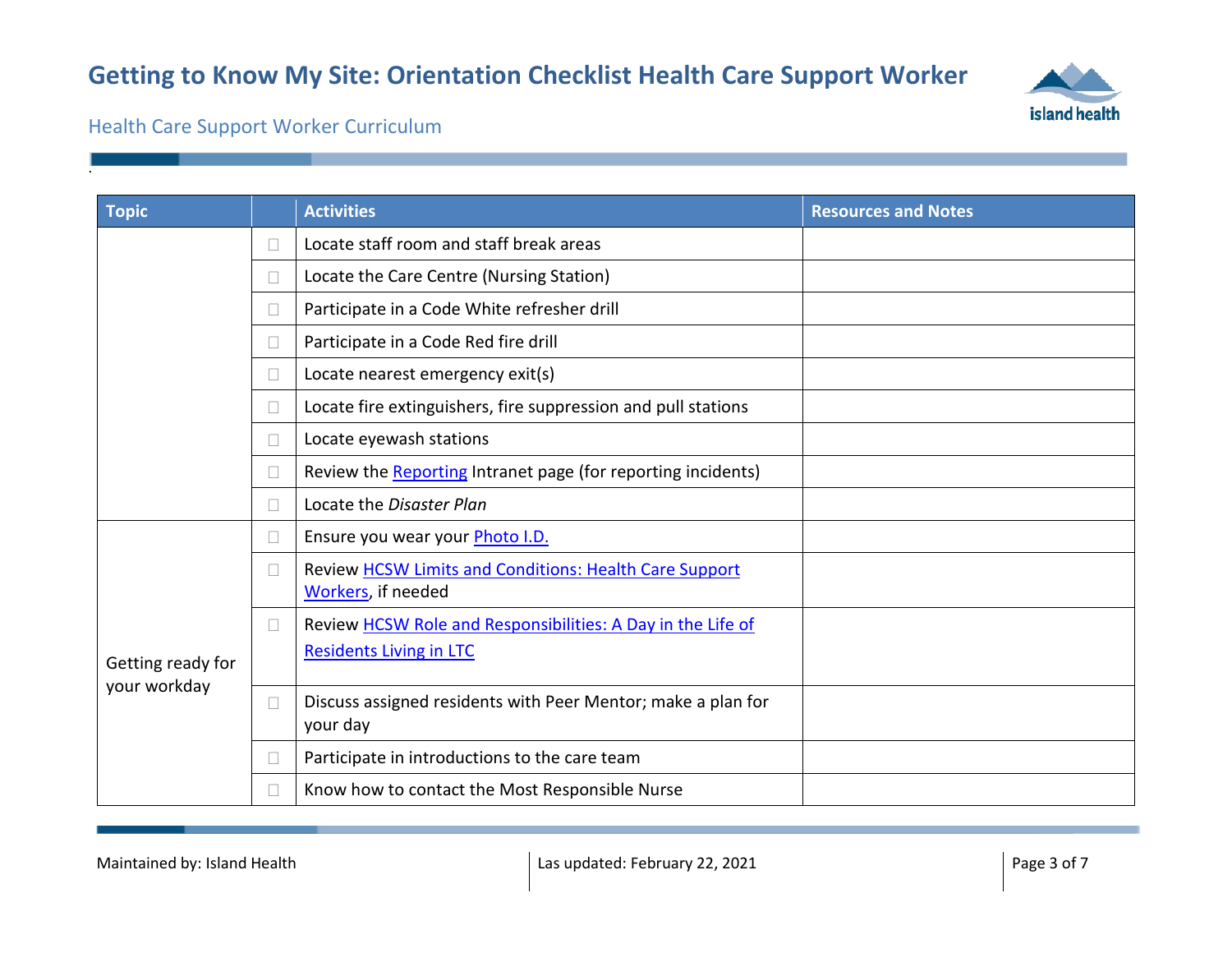

### Health Care Support Worker Curriculum

| <b>Topic</b>      |        | <b>Activities</b>                                                                                                  | <b>Resources and Notes</b> |
|-------------------|--------|--------------------------------------------------------------------------------------------------------------------|----------------------------|
|                   | $\Box$ | Sign in on the Daily Flowsheet (staffing)                                                                          |                            |
|                   | $\Box$ | Learn about communication devices used on your unit (e.g.,<br>Vocera)                                              |                            |
|                   | П      | Understand the reporting structure (Manager/CNL/Peer<br>Mentor)                                                    |                            |
|                   |        | Review Island Health's Personal Appearance policy                                                                  |                            |
|                   | $\Box$ | Attend team huddle                                                                                                 |                            |
|                   | $\Box$ | Review New Employee Resources                                                                                      |                            |
| <b>HR Support</b> |        | Review <b>Employee SelfService</b>                                                                                 |                            |
|                   | $\Box$ | Discuss Leave requests (vacations, etc.) with your leader; learn<br>the proper way to fill out Leave Request forms |                            |
|                   | П      | Learn the process for calling Staff Scheduling if you are absent<br>from work                                      |                            |
| Safety            | $\Box$ | Learn about the first aid station location, who to contact for first<br>aid and how to report injuries             |                            |
|                   | П      | Review how to report safety concerns                                                                               |                            |
|                   | $\Box$ | Practice culturally safe interactions with staff and residents                                                     |                            |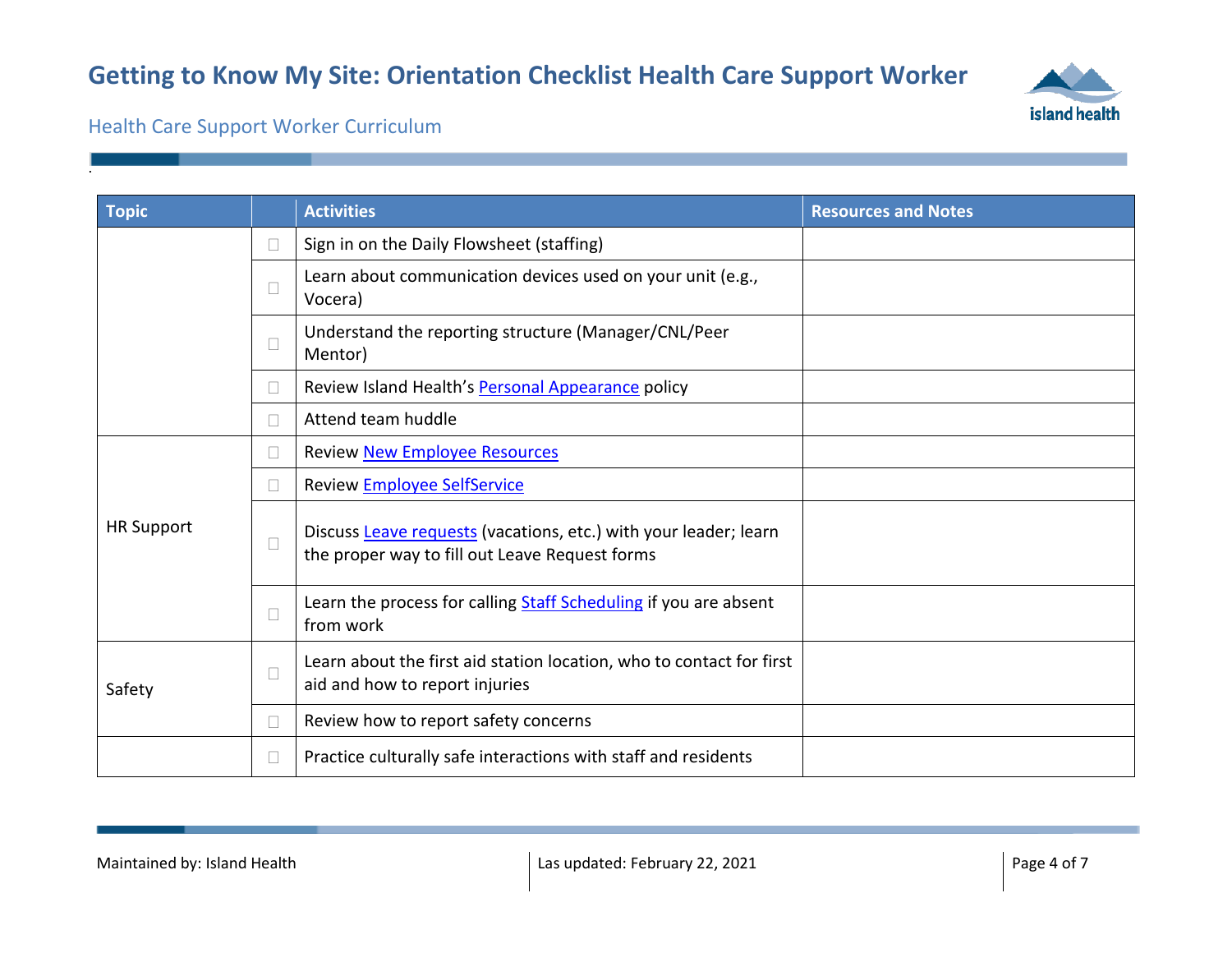

Health Care Support Worker Curriculum

| <b>Topic</b>                      |        | <b>Activities</b>                                                                             | <b>Resources and Notes</b> |  |
|-----------------------------------|--------|-----------------------------------------------------------------------------------------------|----------------------------|--|
| Resident- and family-centred care |        |                                                                                               |                            |  |
|                                   | $\Box$ | Practice how to greet residents respectfully and warmly                                       |                            |  |
|                                   | □      | Find your residents' paper-based charts                                                       |                            |  |
| Learning about<br>the residents   | $\Box$ | Review how and when to redirect inquiries, when appropriate                                   |                            |  |
|                                   | $\Box$ | Understand and model resident and family centred care                                         |                            |  |
|                                   | П      | Review the Interprofessional Resident Plan of Care                                            |                            |  |
|                                   | П      | Read the resident's My Story or equivalent (Social History)                                   |                            |  |
|                                   | $\Box$ | Review your residents' scheduled, off-site appointments                                       |                            |  |
| Locate                            | $\Box$ | Locate group collaborative and entertainment spaces                                           |                            |  |
| collaborative                     | П      | Locate activation room                                                                        |                            |  |
| spaces                            | $\Box$ | Understand visitor guidelines                                                                 |                            |  |
| <b>Resident and family safety</b> |        |                                                                                               |                            |  |
|                                   | $\Box$ | Recognize potential workplace hazards (e.g., violence, MSI,<br>exposure to infectious agents) |                            |  |
|                                   | П      | Understand alerts for residents                                                               |                            |  |
|                                   | □      | Locate and review the Safety Communication Board                                              |                            |  |
|                                   | П      | Review the Point-of-Care Risk Assessment                                                      |                            |  |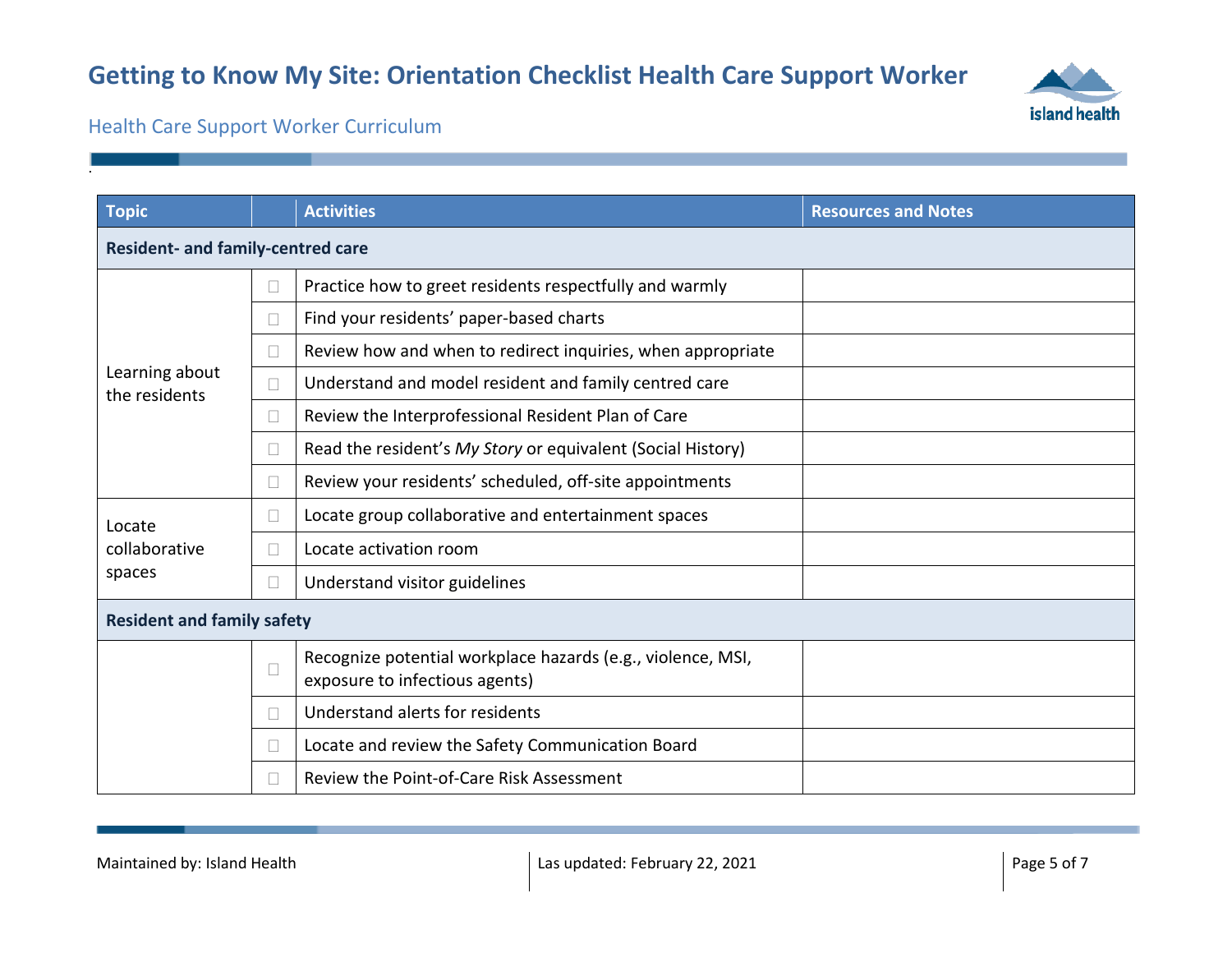

### Health Care Support Worker Curriculum

| <b>Topic</b>                  |                                  | <b>Activities</b>                                                                                       | <b>Resources and Notes</b> |  |
|-------------------------------|----------------------------------|---------------------------------------------------------------------------------------------------------|----------------------------|--|
|                               | $\Box$                           | Locate PPE signage, holders and supplies                                                                |                            |  |
|                               | Infection prevention and control |                                                                                                         |                            |  |
|                               | $\Box$                           | Follow the practice of checking in with the greeter upon entry to<br>facililty                          |                            |  |
|                               | $\Box$                           | Locate handwashing stations (soap and water and/or alcohol-<br>based hand rub)                          |                            |  |
|                               | $\Box$                           | Locate Personal Protective Equipment (PPE) and demonstrate<br>proper PPE donning and doffing techniques |                            |  |
|                               | $\Box$                           | Locate Covid-19 physical distancing markers                                                             |                            |  |
|                               | $\Box$                           | Locate Contact Precaution & Droplet Precaution signs in the<br>home                                     |                            |  |
| <b>Equipment and supplies</b> |                                  |                                                                                                         |                            |  |
|                               | $\Box$                           | Locate supplies/stock/linen/brief storage areas                                                         |                            |  |
|                               | $\Box$                           | Find clean and dirty Utility Rooms                                                                      |                            |  |
|                               | $\Box$                           | Locate tub rooms                                                                                        |                            |  |
|                               | $\Box$                           | Locate equipment sanitizers (Meiko) and extra blueware<br>supplies                                      |                            |  |
|                               | $\Box$                           | Find the recycle stations                                                                               |                            |  |